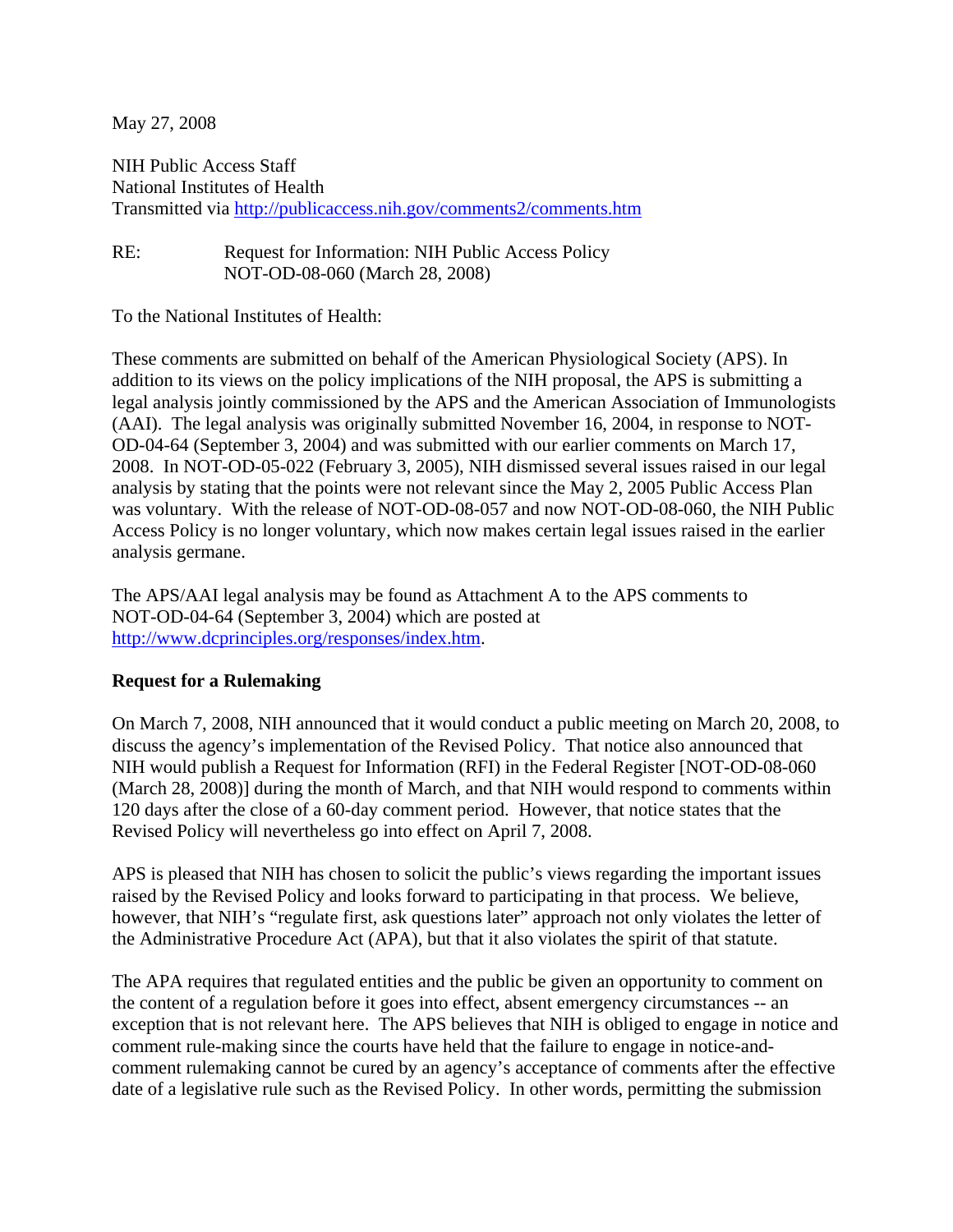of views after the effective date of the policy is no substitute for the right of interested persons to make their views known to the agency in time to influence the rulemaking process in a meaningful way. Consequently, the APS respectfully requests that HHS and NIH stay the effective date of the Revised Policy and grant the rulemaking petition that was submitted to HHS on January 11, 2008 as soon as possible.

The NIH apparently recognized that it might have to comply with the APA in 2005. NOT-OD-05-022 stated:

The Policy does not require investigators to do anything other than what the current rules require. While funding recipients may follow the Policy to fulfill some of their existing reporting requirements they need not do so and may continue to provide hard copies of publications.

Inasmuch as the April 2008 policy now mandates deposit of manuscripts, this removes any flexibility in terms of how to comply. Thus, it is our view that as a mandatory requirement, the proposed policy is a rule-making which means that APA notice and comment and other procedural requirements for final agency actions must be followed.

### **Recommendations**

The APS supports the principle of public access to science but believes that the NIH plan is not the right approach because it is not a collaborative endeavor. The implementation of this policy will come at great cost to the NIH, the research community and the American taxpayer. It will also cause disproportionate harm to not-for-profit societies that publish high-quality journals containing a significant amount of NIH-funded research. This group includes many publishers who have been at the forefront of providing free public access from journal websites within 12 months after publication.

The APS believes that NIH could have achieved greater success 3 years ago had it enhanced the existing MedLine/PubMed web site to enable full text searches of articles on the journals' own websites. Such searches would yield links to finished articles on those websites rather than access to manuscripts as PMC now provides. A number of publishers were interested in this approach, which would have led to the development of a comprehensive search engine that would do for biomedical research what search engines such as Google and Yahoo do for the web as a whole. The APS urges NIH to revisit this approach because it has a number of advantages to all parties. For NIH, this arrangement would make it possible to search the text of all biomedical research articles and not just the 10% that are based on NIH-funded research. Journals, and especially high-quality journals that publish a significant proportion of NIH-funded research, would still be able to determine their own access policies within a 12-month window and based upon their own cost recovery requirements. Finally, and perhaps most importantly, instead of access to manuscripts, this would make it possible to locate the final copy-edited articles of record presented in context with links to related materials such as commentaries and corrections.

## **Specific Problems with the New Policy**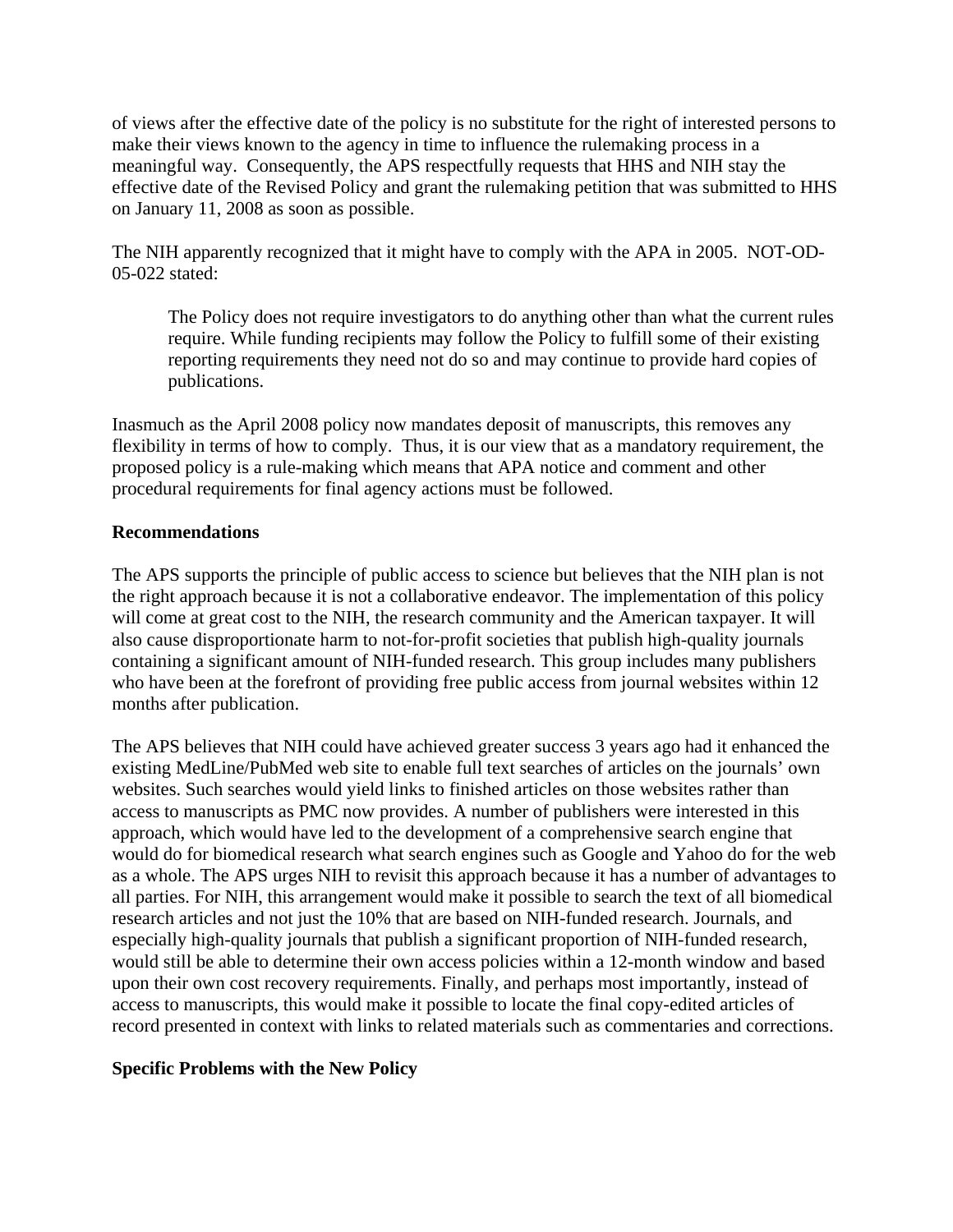### 1. **Incorrect terminology**

The policy implements Division G, Title II, Section 218 of PL 110-161 (Consolidated Appropriations Act, 2008) which states:

*SEC. 218. The Director of the National Institutes of Health shall require that all investigators funded by the NIH submit or have submitted for them to the National Library of Medicine's PubMed Central an electronic version of their final peer-reviewed manuscripts upon acceptance for publication, to be made publicly available no later than 12 months after the official date of publication: Provided, That the NIH shall implement the public access policy in a manner consistent with copyright law.* 

The Public Access Frequently Asked Questions (FAQs) posted on January 11, 2008, has created confusion because it used the wrong terminology. In numerous places the document refers to journal articles rather than final peer-reviewed manuscripts as stated in the legislation. Specific instances where this occurs may be found in the answers to question 1 under General Information and questions  $#1 - 7$  under Scope of the Policy.

The confusion caused by multiple references to journal articles may encourage investigators to submit final published article to PubMed Central in violation of revised copyright agreements made in good faith by publishers such as the APS that grant NIH funded authors the right to make their accepted manuscripts publicly accessible through PMC 12 months after publication. NIH clearly knows the difference between final peer-reviewed manuscript and the final published article as evidenced by the FAQ response provided under C ("How to Comply With the Policy - #5. What is the difference between a final peer-reviewed manuscript and a final published article?"). **All improper references to journal articles should be replaced immediately with correct references to final peer reviewed manuscripts. Moreover, NIH should draw attention to the correction and monitor information being disseminated by third parties to ensure that the misconception is not perpetuated.**

## **2. Scope of the Policy**

The language in Section 218, PL 110-161 suggests that NIH-funded investigators must deposit every accepted manuscript into PMC whether or not the actual research reported in a given manuscript was supported by NIH. This is a significant issue for investigators who might receive funds from multiple sources including private sources. There is an implied threat that failure to do so might jeopardize future requests for NIH grant support. This requirement vastly expands NIH "ownership" of its grantees' work. The 2005 NIH policy focused solely on the research funded by NIH. **NIH must clarify the scope of the policy to ensure that investigators know with certainty which research manuscripts they must submit. Moreover, it should provide justification for its expansive claim to its grantees' works.** 

The 2005 voluntary policy stated that it did "not apply to contributed book chapters, editorials, reviews, or conference proceedings." Rather, it applied "only to peer-reviewed research publications." This was consistent with statements Dr. Zerhouni made during an October 2004 meeting with publishers. During that meeting, Dr. Zerhouni encouraged publishers to maintain the subscription base of their journals by publishing reviews and other non-research materials.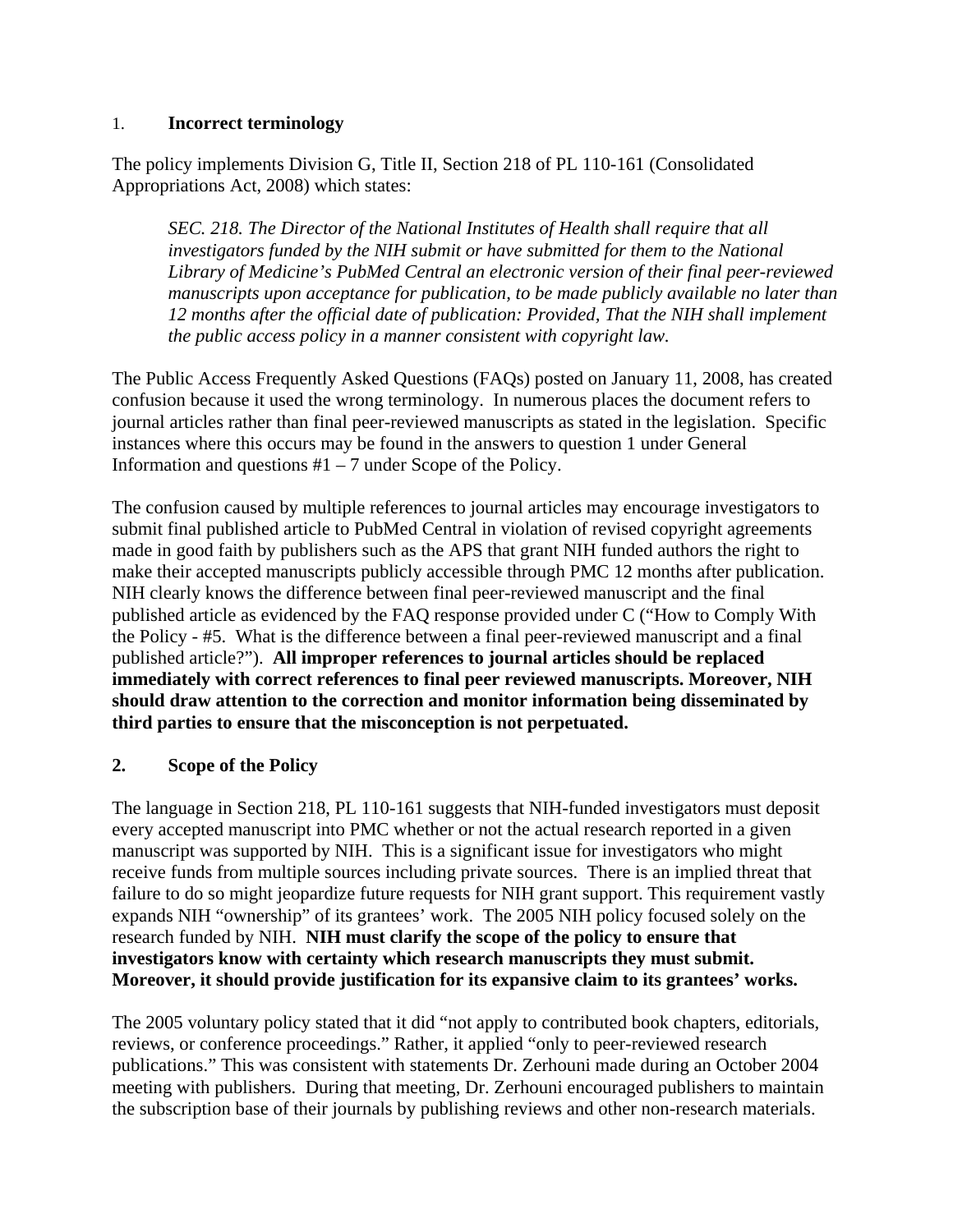The taking of review articles is against the spirit of the original NIH policy, and NIH is using the following statement to defend this, "The Policy applies to all peer-reviewed journal manuscripts. The Policy does not apply to non-peer-reviewed materials such as correspondence, book chapters, and editorials." Unfortunately, the statement is completely nonsensical. Review articles are peer reviewed just like correspondence and editorials--often just by an Editor or two, often by outside reviewers, and this is all considered peer review. To say that some content in a peer-reviewed journal is peer reviewed, and some is not, is incorrect. The REAL difference is that review articles, and other types of editorials, are commissioned by a publisher. NIH is making the wrong distinction. Also, books are certainly peer reviewed!! Just because they don't use the same systems journal publishers do, does not mean they are not peer reviewed! **The inclusion of reviews under the 2008 mandatory policy breaks Dr. Zerhouni's promise to publishers, confuses the role that publishers play in commissioning these articles, and will undermine the economic viability of these same society journals.** 

The 2008 policy also threatens to exacerbate problems caused by NLM's flawed implementation of the 2005 policy. The policy that went into effect on May 2, 2005 clearly stated that it "focused on final peer-reviewed manuscripts and publications that result from research supported, in whole or in part, with direct costs from NIH." However, NLM failed to create a system that would screen out submissions that fell outside the scope of the policy. As a result, publishers had no choice but to police the site themselves and request removal of non-compliant articles one-by one in order to defend their legitimate copyright interests in those items.

Under the 2005 voluntary Policy, investigators only submitted 4% of the NIH-funded manuscripts, with publishers submitting another 20-25% of the eligible manuscripts. Under a mandatory Policy, the volume of investigator submitted manuscripts will increase dramatically and so will the burden on publishers to make sure that authors comply with the terms of their copyright agreements. **It is critically important for NIH to work with publishers to modify the NIH manuscript submission site to ensure that only manuscripts eligible for submission may be uploaded.** As a publisher, the APS is prepared to work with NIH to address these issues.

Another reason why non-compliant uploads may be expected to increase is confusion caused by NIH's failure to make a consistent distinction between peer-reviewed manuscripts and articles in its FAQ. It is therefore all the more urgent that NIH modify its submission site to prevent the upload of non-compliant articles. Absent such action, it is difficult for publishers to believe that the NIH has any meaningful interest in protecting publishers' copyright.

Publishers have asked NIH to help protect publishers' copyrights by creating a database of journal embargo periods as a means of assisting authors to comply. The request was denied because NIH did not want to influence the submission decisions of their investigators. There is a great tradition in scientific publishing that it is unethical for the funding agencies to influence where and how an article was published. However, NIH has now created a list of journals (http://publicaccess.nih.gov/submit\_process\_journals.htm) that submit articles directly to PubMed Central on behalf of authors. By providing the list, NIH may be perceived as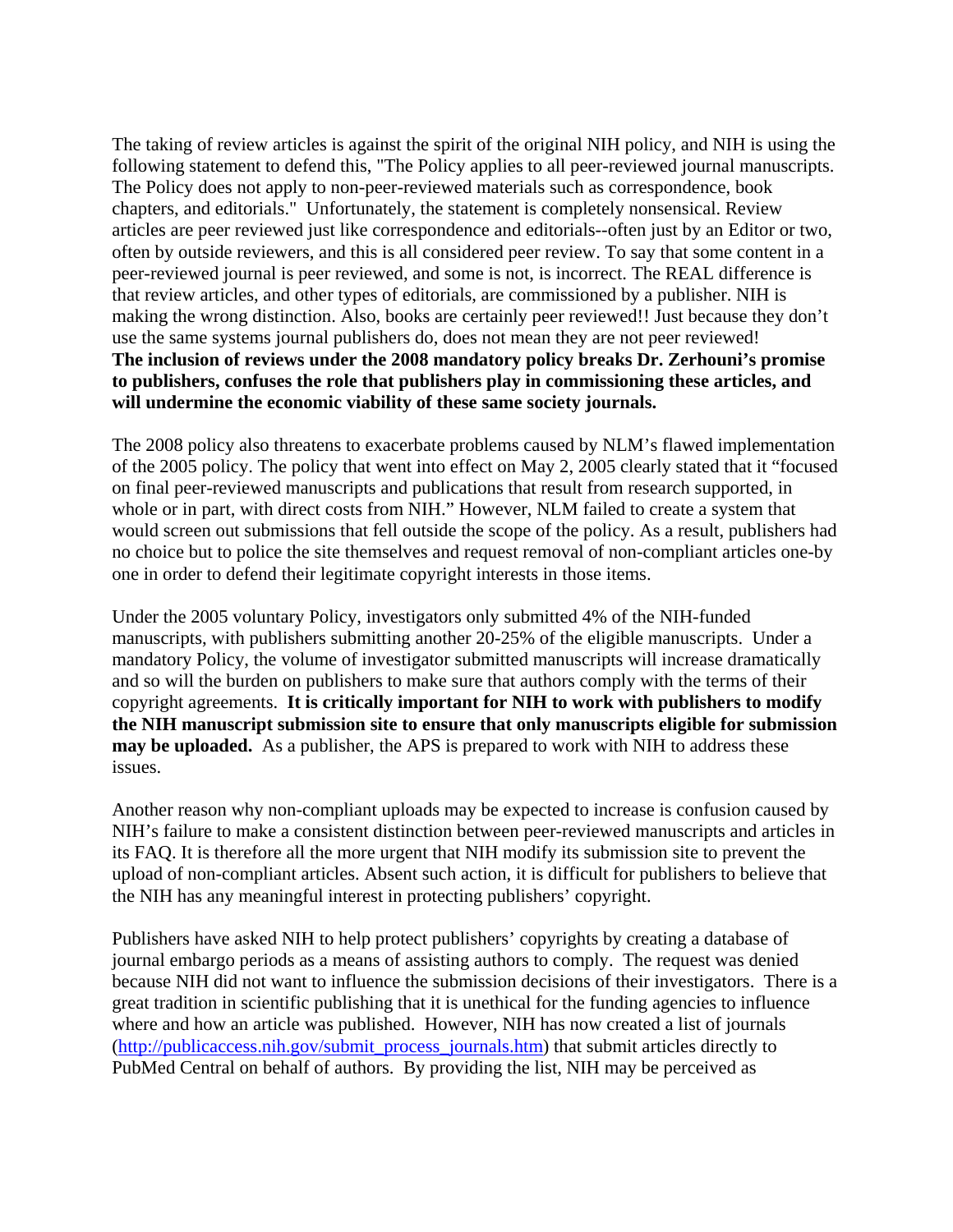encouraging authors to publish in a small subset of journals that have established a favorable relationship with the agency.

# **NLM's Mission**

The preservation of the biomedical literature is a responsibility mandated in NLM's authorizing legislation, found at 42 U.S.C. 286(b)(1). While the NLM has done an excellent job of preserving the printed biomedical research literature going back to 1836, it has not devised a suitable plan to do so for digital content. The APS and other publishers have urged NIH to exercise its responsibility to preserve digital journal content in collaboration with journal publishers. Many publishers whose content will be subject to the new policy previously offered to work with NLM to preserve the digital record by depositing the entire content of their journals for use within the NLM. NLM rejected this offer. Instead, the current plan will only preserve articles funded by the NIH, which comprise just 10% of the total biomedical literature.

Many publishers have expressed a willingness to work with NLM on digital preservation and would deposit both NIH and non-NIH funded content to create a digital archive that would fulfill many of the goals of the NIH Public Access Plan. The viability of the archive could be assured through its use on the NIH campus and within the NLM with the understanding that public access would be provided via a link to the publisher's online journal. In so doing, NIH would be able to preserve the scientific literature, maintain an archive for portfolio management, have the ability to search the entire scientific literature, and direct the public to free access available from the publishers. The maintenance of a complete archive by NLM would enable NIH to utilize it to set its research priorities, something that cannot be done with an archive that contains only 10% of the biomedical literature.

## **The APS as a scientific publisher**

The American Physiological Society is a not-for-profit scholarly association founded in 1887 to promote the advancement of physiology. Today the Society has nearly 11,000 members who are scientists involved in physiological research and the teaching of physiology. APS members hold positions at colleges, universities, and medical schools and in industry, government, and independent research institutions. In the fulfillment of its mission, the Society publishes peerreviewed journals; sponsors scientific meetings and conferences; and provides professional development opportunities for its members as well as educational and mentoring programs to identify, encourage, and train future physiologists. For its efforts in the latter areas, the APS was awarded the 2003 Presidential Award for Excellence in Science, Mathematics, and Engineering Mentoring.

The Society publishes 14 journals that provide venues where research findings are validated through peer review and disseminated to other scientists. In 2007, 8,710 manuscripts were submitted to APS journals for peer review, and 4,642 of those manuscripts were ultimately published. The Society's oldest journal is the *American Journal of Physiology,* which was founded in 1898, and its newest journal is *Physiological Genomics*, which was founded in 1999.